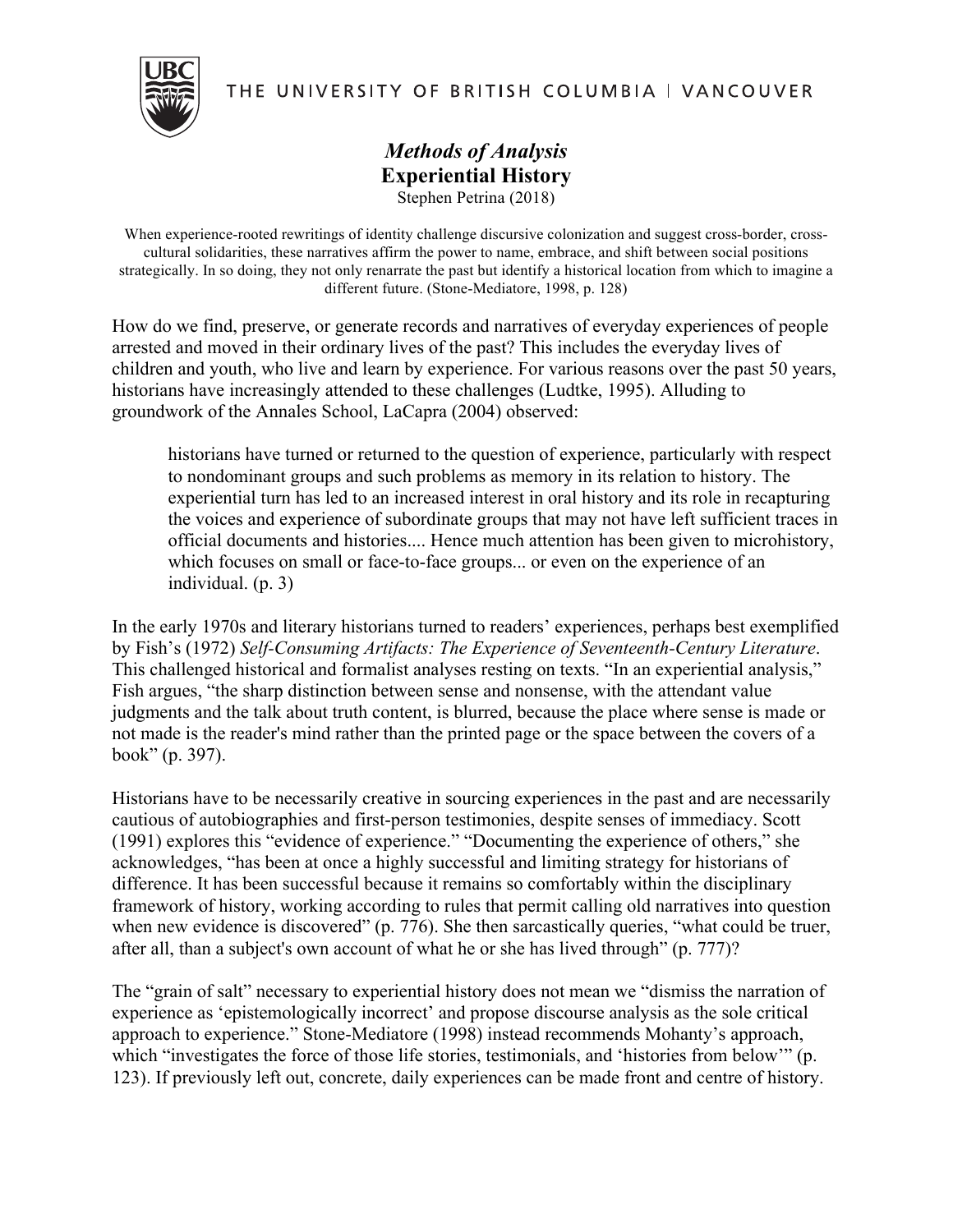- 1. What is Experience?
	- a. James (1905, p. 30): Prepositions, copulas, and conjunctions, 'is,' 'isn't,' 'then,' 'before,' 'in,' 'on,' 'beside,' 'between,' 'next,' 'like,' 'unlike,' 'as,' 'but,' flower out of the stream of pure experience, the stream of concretes or the sensational stream, as naturally as nouns and adjectives do, and they melt into it again as fluidly when we apply them to a new portion of the stream.
	- b. Russell (1914, p. 2): The word "experience" like most of the words ex pressing fundamental ideas in philosophy, has been imported into the technical vocabulary from the language of daily life, and it retains some of the grime of its outdoor existence in spite of some scrubbing and brushing by impatient philosophers. Originally, the "philosophy of experience" was opposed to the a priori philosophy, and "experience" was confined to what we learn through the senses. Gradually, however, its scope widened until it included everything of which we are in any way conscious, and became the watchword of an emaciated idealism imported from Germany. The word had, on the one hand, the reassuring associations of the "appeal to experience," which seemed to preclude the wilder vagaries of transcendental metaphysicians; while on the other hand it held, as it were in solution, the doctrine that nothing can happen except as the "experience" of some mind.
	- c. Dewey (1917, p. 62): Concepts are so clear; it takes so little time to develop their implications; experiences are so confused, and it requires so much time and energy to lay hold of them.
	- d. Dewey (1917, p. 37): experience means primarily not knowledge, but ways of doing and suffering.
	- e. Dewey, "Conduct and Experience" (1931, pp. 251-252): The structure of whatever is had by way of immediate qualitative presences is found in the recurrent modes of interaction taking place between what we term organism, on one side, and environment, on the other. The interaction is the primary fact, and it constitutes a *transaction*. Only by analysis and selective abstraction can we differentiate the actual occurrence into two factors, one called organism and the other, environment.
	- f. Dewey, *Art as Experience* (1934, p. 22): experience *is* the result, the sign, and the reward of that interaction of organism and environment which, when it is carried to the full, is a transformation of interaction into participation and communication.
	- a. Steinaker & Bell (1979, p. 2): in *Webster's* (*Webster's New World Dictionary of the American Language*, second college edition), experience is an actual "living through an event or events." The "living through" of an experience involves the total personality. We suggest that an experience cannot be understood by fragmentation or isolation; it has identity, continuity, and a broad base involving all human senses and activities. For example, upon reflection one can cite stimuli that evoked the possibility of an experience. One can trace activities within the scope of an experience that sequentially brought about participation in the experience and, finally, dissemination of that experience whether it was positive or negative. It is our contention that individuals, when they think of events from their own past, think of the totality of an experience, of the sequence of related activities within the experience and of their involvement in those activities. Individuals think of experience as an integrated whole involving mind, physical being, and the sum of their previous experience.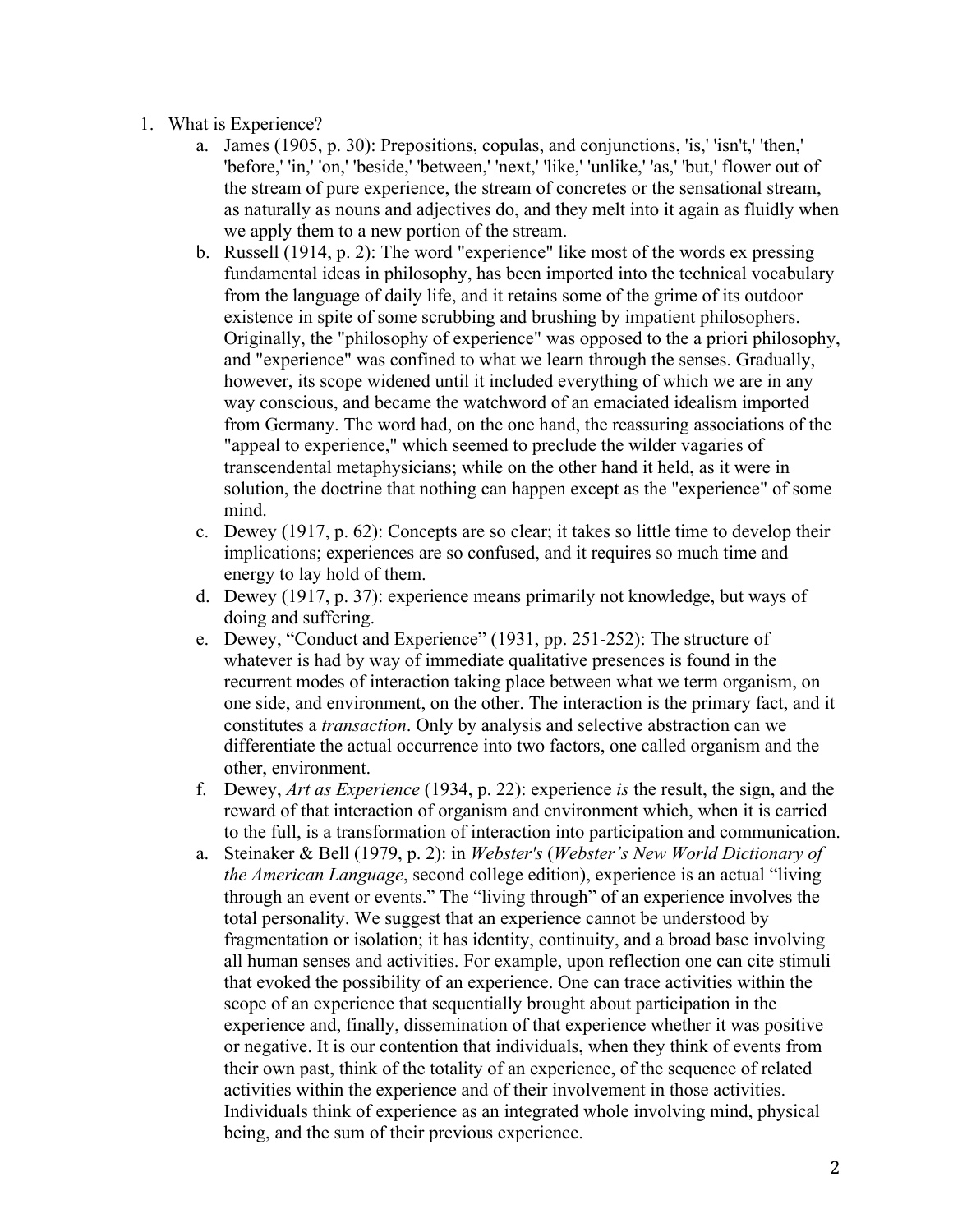- g. de Lauretis (1984, p. 159): "Experience" is a word widely recurrent in the feminist discourse, as in many others ranging from philosophy to common conversational speech. My concern here is only with the former. Though very much in need of clarification and elaboration, the notion of experience seems to me to be crucially important to feminist theory in that it bears directly on the major issues that have emerged from the women's movement-subjectivity, sexuality, the body, and feminist political practice.... I should say from the outset that, by experience, I do not mean the mere registering of sensory data, or a purely mental (psychological) relation to objects and events, or the acquisition of skills and competences by accumulation or repeated exposure. I use the term not in the individualistic, idiosyncratic sense of something belonging to one and exclusively her own even though others might have "similar" experiences; but rather in the general sense of a process by which, for all social beings, subjectivity is constructed. Through that process one places oneself or is placed in social reality, and so perceives and comprehends as subjective (referring to, even originating in, oneself) those relations-material, economic, and interpersonal— which are in fact social and, in a larger perspective, historical. The process is continuous, its achievement unending or daily renewed. For each person, therefore, subjectivity is an ongoing construction, not a fixed point of departure or arrival from which one then interacts with the world. On the contrary, it is the effect of that interaction which I call experience; and thus it is produced not by external ideas, values, or material causes, but by one's personal, subjective, engagement in the practices, discourses, and institutions that lend significance (value, meaning, and affect) to the events of the world.
- h. Scott (1991, pp. 782, 797): The process that de Lauretis describes operates crucially through differentiation; its effect is to constitute subjects as fixed and autonomous, and who are considered reliable sources of a knowledge that comes from access to the real by means of their experience. When talking about historians and other students of the human sciences it is important to note that this subject is both the object of inquiry— the person one studies in the present or the past— and the investigator him- or herself. Experience is not a word we can do without, although, given its usage to essentialize identity and reify the subject, it is tempting to abandon it altogether. But experience is so much a part of everyday language, so imbricated in our narratives that it seems futile to argue for its expulsion. It serves as a way of talking about what happened, of establishing difference and similarity, of claiming knowledge that is "unassailable."
- i. Burley (2014, p. 33): contact with otherness. The implication is that awareness is the result of how one is changed (how experience is created) by contact with otherness.
- 2. Definition and Scope of Experiential History
	- a. Dewey, *Experience and Nature* (1929): It is not experience which is experienced, but nature— stones, plants, animals, diseases, health, temperature, electricity, and so on. Things interacting in certain ways *are* experience; they are what is experienced. Linked in certain other ways with another natural object— the human organism— they are *how* things are experienced as well. Experience thus reaches down into nature; it has depth. It also has breadth and to an indefinitely elastic extent. It stretches. That stretch constitutes inference. (pp. 4a-1)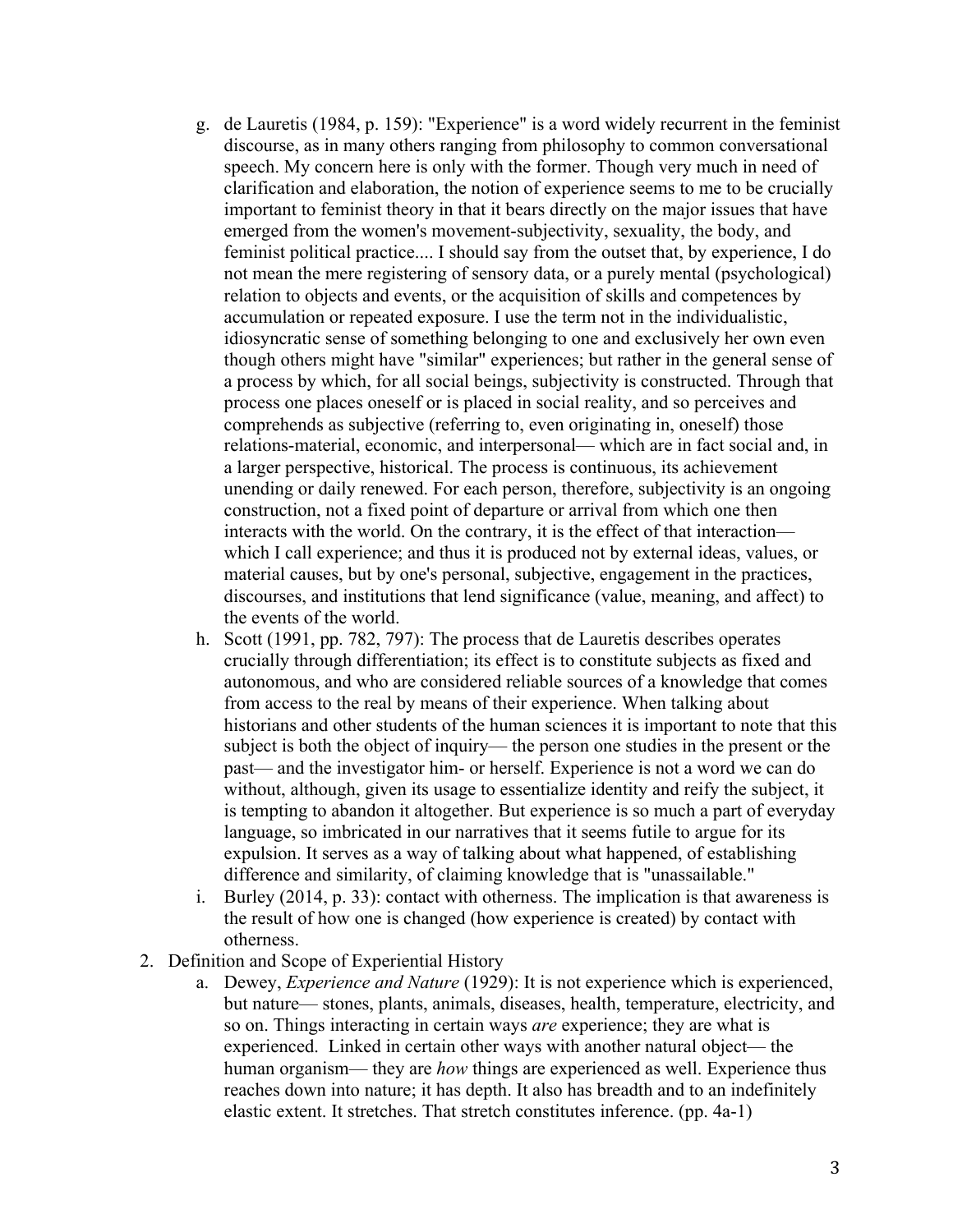- i. Colapietro (2008): In our time, the meaning of experience is inextricably intertwined with the question of otherness, in its multiple senses, so much so that arguably the question of experience, in our time (as distinct from when Peirce, James, and Dewey were writing), has for most practical purposes been transformed into questions concerning alterity. The history of experience— both what philosophers have tried to identify by this term and the vagaries to which the word itself has been subjected— is one in which not only the meaning of this word but also its retention as a pivotal term of philosophical discourse are called into question, time and again. (p. 125)
- b. Herrick, "The Natural History of Experience" (1945): There is, first, extrospective experience consciously directed outward toward objects sensed, either within the body or outside of it, and toward appropriate response to the sensory data.... This awareness, is subjective, but since it is directed outward toward the objects by which it is excited it may be termed objective…. In sharp opposition to this is that subjective [introspective] experience which has no external reference. Here the knower is set over against the known. These experiences may, apparently, be emancipated from the limitations of space and time as these are recognized in the external world. The there may be here in thought, the past in memory and the future in anticipatory imagination may be tied in with the now of present experience. (p. 65)
	- i. The engineer says that a cantilever bridge experiences certain measurable stresses when a train of cars passes over it, and it reacts to this strain in measurable ways. The bridge experiences the strain but, so far as we can tell, it has no scientific knowledge about it… An ameba experiences the satisfaction of hunger when it devours a smaller animalcule. (p. 59)
- c. Eley (1995, pp. viii, ix): By exploring social history in its experiential or subjective dimensions, it was argued, conventional distinctions between the "public" and the "private" might also be transcended, and a more effective way of making the elusive connections between the political and cultural realms be found.... the turn toward ethnology also involved a shift from impersonal social processes to the experiences of human actors. "If social science had traditionally assumed the existence of objective sets of relationships, the need now was to study the social and cultural world from the perspective of the women, men and children who composed it." [Medick & Sabean, *Interest and Emotion*, 1984, p. 41] That is, the priority should be a social history of subjective meanings derived from highly concrete microhistorical settings.
- d. Eckert & Joness (2002): In recent decades various historiographical activities and trends have centred on concept of everyday life. The phrase itself is fairly old: *la vie quotidienne* was the title a series launched by the French publisher Hachette in the 1930s. In France the concept social history designed by the Annales school incorporated from early on a focus upon everyday life…. recently, the debate has broadened considerably, so that it now includes, for example, history of experience(s) ('Erfahrungsgeschichte') and micro-history. Finally, concept has become part of a more general debate about cultural history. There were numerous reasons for this shift, which reflects trends within historiography as well general social experience. The approach to everyday life can be seen as a politically motivated movement in opposition to the 'reigning authorities', the